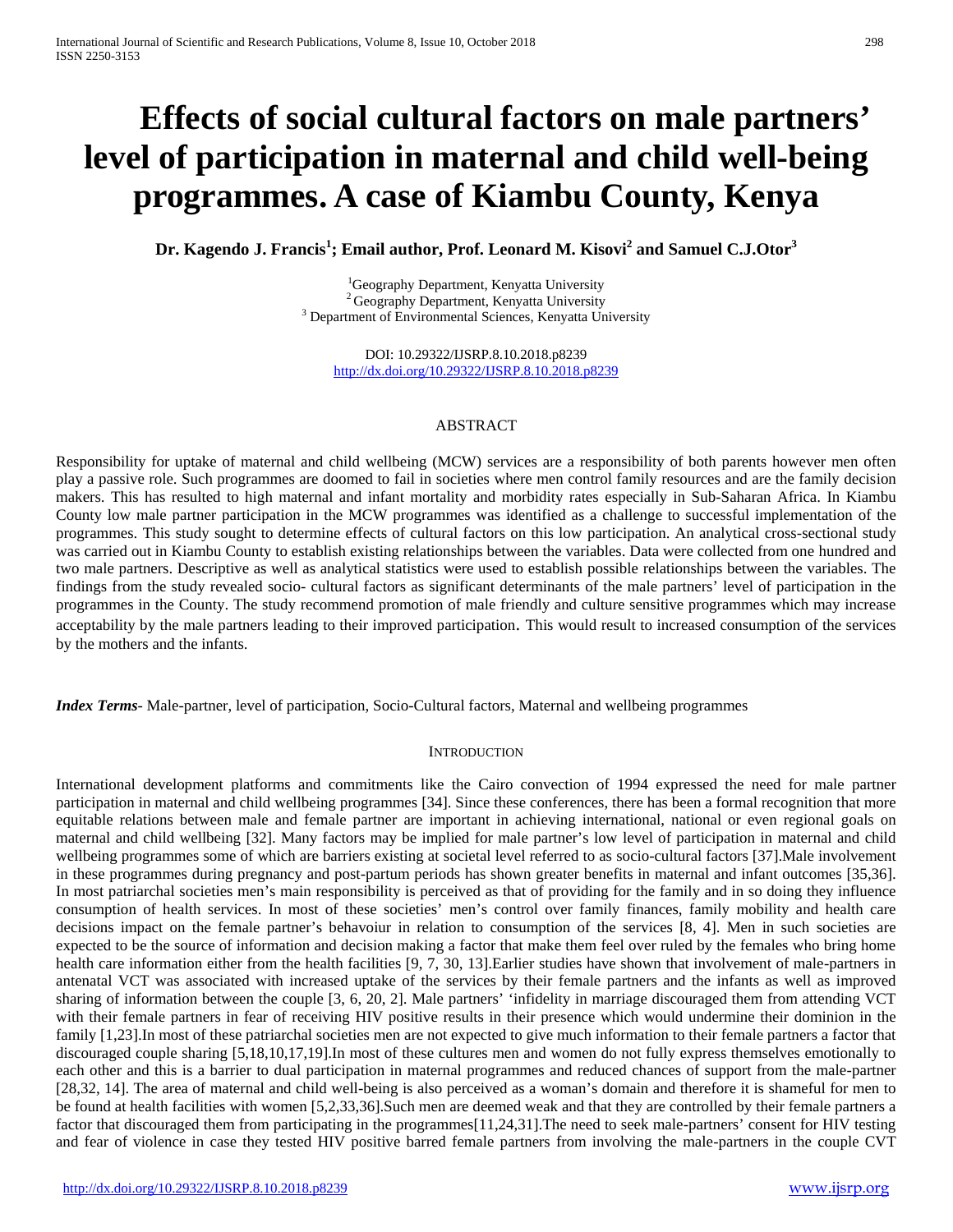programmes[15,12,1,16]. Male involvement has been found to lead to increased uptake of reproductive health services by their female partners and infants which is evidenced in reduction of maternal and infant morbidity and mortality rates [21,22,25].Lack of support for the female partner becomes a drawback to enrollment into the programmes and even leads to drop out of the less vigorous traumatized females especially in developing countries most of which are in sub-Saharan Africa [34,26,27,29,].This is in turn associated with high maternal and infant morbidity and mortality rates in these countries. For example in 2015 about 303 000 women globally died of pregnancy or childbirth-related complications most of which were associated with lack of consumption of the recommended reproductive health services [36]. The WHO report that at a global level, [under-five](http://www.who.int/entity/gho/child_health/mortality/mortality_under_five/en/index.html) mortality was 5.9 million while 45% of under-5 deaths occur in their first 28 days of life [36]. Most of these high rates are implied on low or total non-consumption of the maternal and infant health services resulting from lack of support by their male partners [36]. Maternal mortality rates in developing countries are rated at  $239/100,000$  live births [32]. Kenya is ranked  $39<sup>th</sup>$  in the <5 deaths globally [36]. In Kiambu County where the study was carried out, low (3%) male-partner participation in the maternal and child wellbeing programmes was identified as a challenge to successful implementation of the programmes. The study sought to determine influence of community related factors and effects of the social environment within which the males were expected to participate in the programmes.

## METHODOLOGY

The study adopted an analytical cross-sectional design. The study was carried out in Kiambu County, Kenya to determine if there existed a significant relationship between cultural factors and male-partners' level of participation in MCW programmes in Kiambu County, Kenya. Kiambu County's strategic plan 2013 had reported a low (3%) level of male partner participation in maternal and child well-being programmes was implied as a drawback to successful implementation of the programmes in the County. No earlier study had been carried to determine the factors that could be responsible for the low participation. This study was therefore carried to

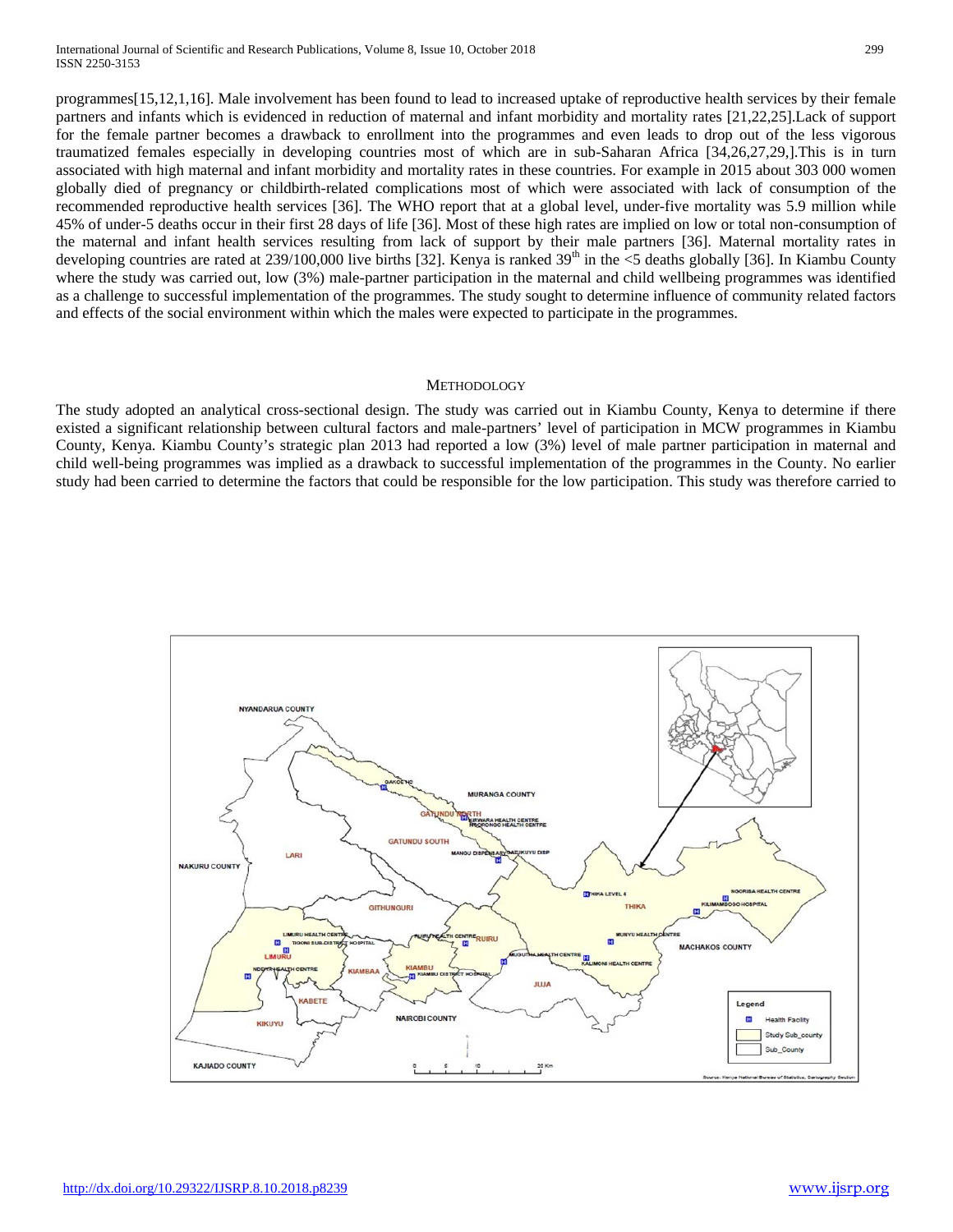determine if there existed a significant relationship between male partner level of participation in the programmes and the community's cultural values. The researcher picked mothers systematically as they reported to level four and five health facilities to consume the MCW services in the County and their consent was sought. Consenting mothers were requested to introduce their male partners to the study. The male partners' consent was also sought. Consenting male partners formed the study respondents from who the primary data were collected. Secondary data were collected from earlier studies and it informed the background to the study. The study involved collection of quantitative as well as quantitative data. The collected data were analysed with aid of SPSS. Data was subjected to descriptive statistical as well as inferential analysis. The findings from the analysis were presented in frequencies, percentages, histograms and tables.

## **Figure 1.Map of the study area within the inset map of Kenya**



 **Figure 2.The Conceptual framework**

STUDY FINDINGS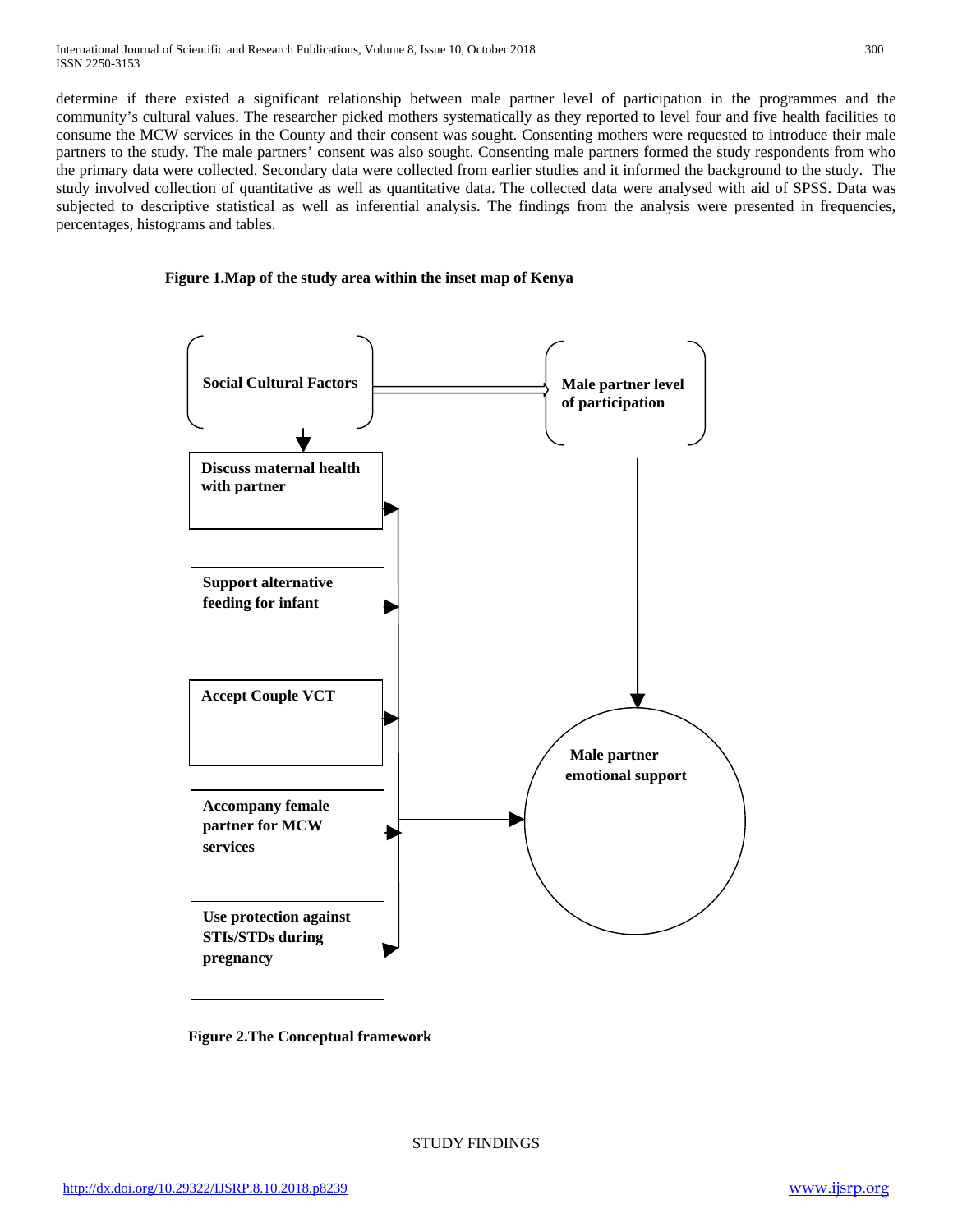The study findings revealed that cultural factors were significant determinants of male-partner's level of participation in maternal and child well-being programmes in Kiambu County, Kenya. Chi- square test was used to test for independence of the outcome variable (male partner level of participation in maternal and infant well-being programmes in the County) and the predictor variables (the community based cultural values). The key predictor variables included effects of male partners' cultural values and beliefs based on their perception towards male partners who participated in various programmes. The Chi-square test revealed a value of 137.106, at df-1 and p value of 0.000 meaning the community's perception had a significant negative effect on level of participation. Male partners who perceived it as a taboo to discuss reproductive health issues with their pregnant partner recorded a significant low level of participation as revealed by a Chi-square value of 40.914 at df-1 and a p value of 0.000.The effects of male partner perception towards couple VCT was found to have a significant negative effect as revealed by a Chi-square value of 46.396 at df-1 and a p value of 0.000. The study also sought to establish effects of male partners' perception that male partners should use preventive measures to prevent secondary sexual infections during pregnancy which was found to be significant at a Chi-square value of 7.122 at df-1 and a p value of 0.008.The study further established that male perception that maternal clinics are designed for women and children only had a significant negative effect at a Chi-square value of 14.547 at df-1 and a p value of 0.000. Logistic regression test for the relationship between dependent and independent variables revealed that,  $y = (\alpha)$  0.700+ effects of cultural factors (-0.229).Based on the study findings therefore, cultural factors are significant determinants of male-partners' level of participation in maternal and child wellbeing programmes in Kiambu County. The Cox and Snell R square and Nagelkerke R square of 0.607and 0.819 (Table. 1) revealed that the model of goodness of fit is satisfactory and that social cultural factors explained 81.9% (Nagelkerke  $R^2$ -Table 1) of the variation in male partners' levels of participation in the programmes while Cox and Snell R square show that the cultural factors explain 60.7% of the variations in the level of participation.

| Table 1. Goodness of fit model for cultural factors |        |  |  |  |  |
|-----------------------------------------------------|--------|--|--|--|--|
| odds Summary                                        |        |  |  |  |  |
| -2 Log likelihood                                   | 59.325 |  |  |  |  |
| Cox & Snell R Square                                | 0.607  |  |  |  |  |
| Nagelkerke R Square                                 | 0.819  |  |  |  |  |

The Exp (B) column (the [Odds Ratio\)](http://www.restore.ac.uk/srme/www/fac/soc/wie/research-new/srme/glossary/index01aa.html?selectedLetter=O#odds-ratio) (Table. 2) show that male-partners who felt that discussing reproductive health issues with pregnant partner was a taboo were 10.166 times less likely to register a high level of participation in the programmes compared to those who never perceived it a taboo. Male-partners who perceived the MCW programmes as designed and meant for women and children only were 6.050 times less likely to register a high level of participation compared to those who believed male-partner could participate. Further, the Exp (B) column (the [Odds Ratio\)](http://www.restore.ac.uk/srme/www/fac/soc/wie/research-new/srme/glossary/index01aa.html?selectedLetter=O#odds-ratio) shows that male-partners who believed that MCW programmes' information should be communicated to the family through the family heads (male-partners) were 1.937 times less likely to register high level of participation compared to those who thought the information could be channeled through the female or the male-partners. The study findings revealed a significant negative relationship between the community's cultural values and beliefs. This was explained by the fact that a community' values and beliefs shape peoples' perceptions and influence their behavoiur.

| participation                                  |          |       |        |    |       |        |          |
|------------------------------------------------|----------|-------|--------|----|-------|--------|----------|
|                                                | B        | S.E.  | Wald   | df | Sig.  | Exp(B) | 1/Exp(B) |
|                                                |          |       |        |    |       |        |          |
| Tested without approval(1)                     | 0.159    | 0.078 | 4.155  |    | 0.042 | 1.172  |          |
| $\text{Aecompany partner}(1)$                  | 1.079    | 0.461 | 5.478  | 1  | 0.019 | 2.942  |          |
| Men are bewitched $(1)$                        | 1.752    | 0.45  | 15.158 | 1  | 0.000 | 5.766  |          |
| Taboo to discuss $(1)$                         | $-2.319$ | 0.912 | 6.466  |    | 0.011 | 0.098  | 10.166   |
| Couple testing $(1)$                           | 1.312    | 0.53  | 6.128  | 1  | 0.013 | 3.714  |          |
| Use of condoms $(1)$<br>MCW for women children | 0.29     | 0.097 | 8.938  |    | 0.003 | 1.336  |          |
| (1)                                            | $-1.8$   | 0.645 | 7.788  |    | 0.005 | 0.165  | 6.050    |
| Unfaithfulness $(1)$                           | $-1.501$ | 0.974 | 2.375  |    | 0.123 | 0.223  | 4.486    |

## **Table 2. Logistic regression analysis for effects of cultural factors on male-partners' level of**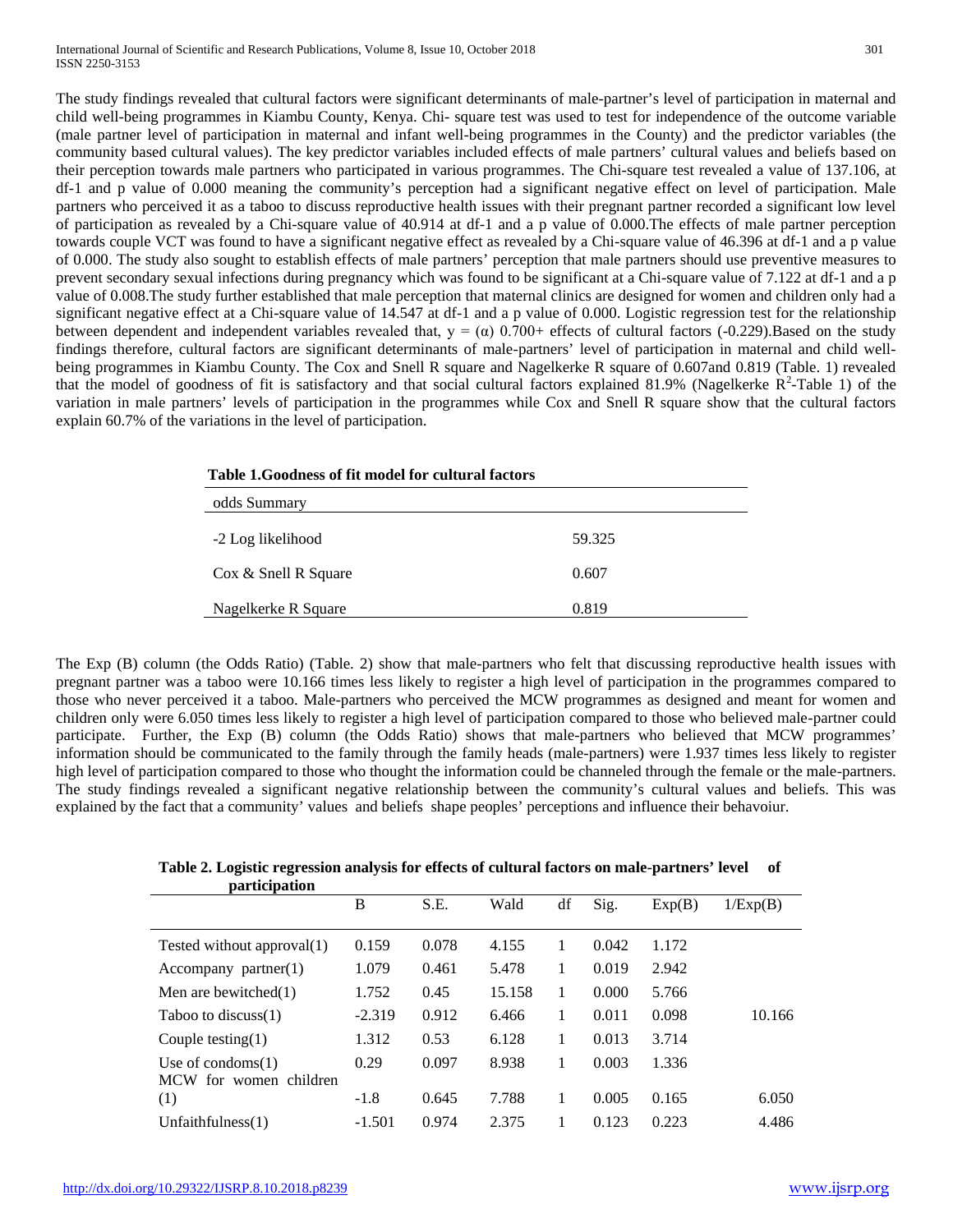| Infected<br>women<br>be              |          |       |       |       |       |       |
|--------------------------------------|----------|-------|-------|-------|-------|-------|
| divorced(1)                          | $-0.135$ | 0.704 | 0.037 | 0.848 | 0.874 | 1.145 |
| Information through men $(1)$ -0.661 |          | 0.803 | 0.678 | 0.41  | 0.516 | 1.937 |
| Constant                             | $-1.937$ | 187   | 1.073 | 0.3   | 0.144 | 6.938 |

## DISCUSSION OF THE FINDINGS

Male partners' behavoiur in relation to reproductive health are outcomes of factors existing at the societal level and which guide gender relations and division of labour. The study realised that the most pertinent was the societal perception that the field of maternal and child health was a woman's domain and male partners needed to give women a chance to pursue issues that are socially theirs Majority of the respondents did not agree that women can be tested for HIV without their male-partners' consent. The study found that respondents who had the perception that women cannot be tested for HIV without their male-partners' consent were less likely to register a high level of participation as compared to those who did not. Majority of the respondents did not agree that male partners should accompany their female partners to the health facilities for MCW programmes. These respondents registered a low level of participation in the programmes. There was ridicule to men who physically accompanied their female partner to the health facility because they were perceived to be weak.This perception discouraged other male partners. For example a respondent from Ruiru sub-County in the Kiambu County commented*: "It is our way of life inherited from our ancestors. There are duties for women and men. If my friend sees me take my wife to the clinic they will say 'huyu amekaliwa' (this one is henpecked). If they did not believe in the culture, they wouldn't burst me, but right now if I also see a man take his wife to clinic when pregnant I will tell him 'bwana umekaliwa na bibi nyumbani'.*Another respondent from Gatundu sub-County reported*; you know according to our way of life, men are taken as kings, so if you're seen carrying a baby, you are seen to be 'voiceless'. Also, if you are so much concerned with women, they'll see you to be voiceless (Mister, your wife controls you at home)".*

Culture coupled with peer pressure played a major role in determining male partners' level of participation in maternal and child wellbeing programmes due to negative perceptions towards some MCW programmes. For example, the study found that majority of the male partners was not in support of some MCW programmes such as condom use during pregnancy and alternative feeding for infants. Majority of the respondents believed that it is a taboo to discuss reproductive health issues with the female partner during pregnancy as this would cause misfortune. Respondents who had the perception that discussing MCW issues with their pregnant female partner was a taboo registered a lower level of participation. Despite the challenges brought about by the prevailing cultural beliefs in Kiambu community majority of the respondents agreed that there are more benefits if male partners became more responsive in matters concerning their own reproductive health and that of their female partner. Among these benefits are increased understanding of pregnancy and related issues, enhanced levels of preparedness from the time the female partner is pregnant until she delivers and after delivery during breastfeeding. The study revealed that male partners are very willing to support the health of their female partner and that of their children. Some men are even willing to denounce customs and practices that challenge the women's health and that of their children. The study further noted that perception of male partners as intruders into the women's reproductive domain led to their failure in participating in couple VCT a challenge in dealing with couple discordance in HIV sero-status.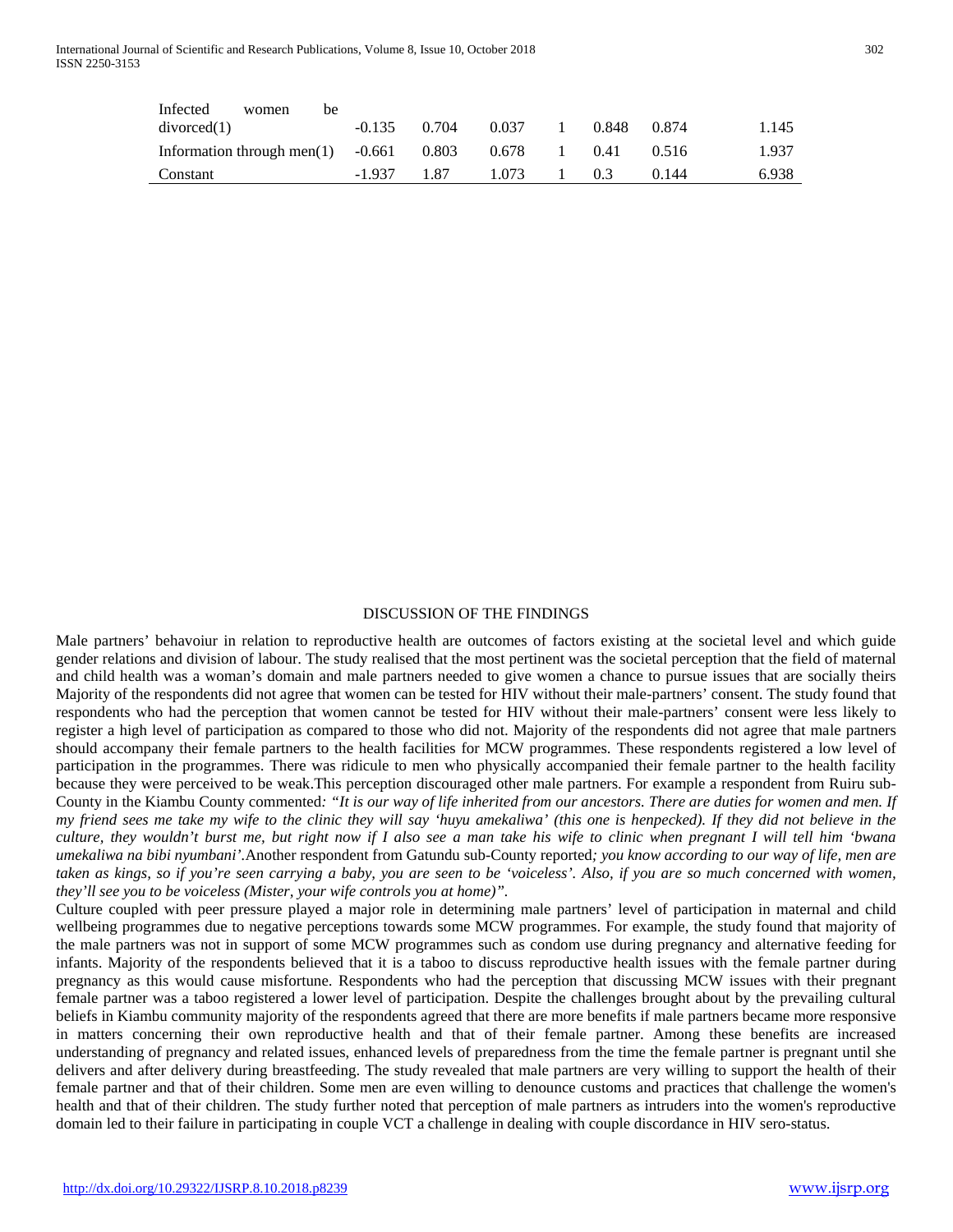The study found out that most obstacles to involving male partner in maternal and child wellbeing programmes revolve around sociocultural factors such as men's fear of losing control of their position as family heads. The study found that deep-rooted cultural norms about gender roles and power hierarchy are major obstacles to male participation in the maternal and child wellbeing programmes. Women's efforts to overcome these challenges have remained a huge challenge over decades because power of decision making lies with the male partner as the family head. Male partners were not supportive of programmes where the female partner made decisions regarding maternal and child health without their male-partners' consent. For example, men did not like invitations to the health facility by their female partner because this meant they are the ones making decisions and controlling the male partner. The findings revealed that for most respondents, physical participation in maternal and child wellbeing programmes implied weakness. They also fear that accompanying their female partner to the maternal and child wellbeing facility would increase their vulnerability and expose any reproductive health secrets, exposures that could reduce their social status. The study also found that women did not have the authority to request their husbands to test for HIV which made it difficult to involve male partner in VCT through their female partner. Most respondents explained that HIV testing is an important part of preparing for fatherhoods however receiving a positive HIV result in the presence of their female partner discouraged male partners from attending VCT with their female partners. This would mean they lose their confidentiality as well as their status as family head. These findings revealed a strong correlation between male partner's perception towards the programmes as influenced by cultural beliefs and their effect on level of participation.

## SUMMARY OF THE FINDINGS

The study concludes that Kiambu community's established cultural norms that define the expected male and female behavoiur in relation to reproduction were significant determinants of male-partner's level participation in maternal and child well-being programmes. Respondents who were more conservative of the community's cultural norms registered a lower level of participation in the programmes compared to those who were liberal. This study concludes that the relationship between cultural factors and malepartners' level of participation in maternal and child well-being programmes is significant and negative.

#### RECCOMMDATIONS OF THE STUDY

The study points out that it is important for the County government of Kiambu to incorporate the community's cultural values during policy formulation as well as implementation. This may help break the cultural barriers to male-partner participation with an aim of limiting them. In this regard, overturning the attitude that maternal and child well-being programmes is a woman's responsibility could improve male-partner's participation. The County government should determine male-partners' priority goals, routes of action, as well as culturally appropriate strategies that can create positive impact. Priorities in reproductive healthcare provision should be locally identified in accordance to the male-partners' most pressing needs. There is need to carefully consider the community's acceptability of any intended health promotion interventions before their implementation to increase acceptability. Suitable community specific channels such as peer educators and men leaders may be trained and supported to work with professional healthcare providers in different phases of the programmes.

There is need to carefully consider effectiveness and acceptability of any intended health promotion interventions by the intended consumers before implementation to increase their effectiveness. There is need for healthcare system amendments and contextspecific adaptations of public policy on maternal and child well-being services to break down barriers and facilitate participation. Well targeted and focused male participation programmes may have positive influence on their level of participation and promote reproductive well-being. There is need to carry out research on participatory approach that integrates male issues in on-going as well as future maternal and child well-being programmes. Relevant authorities should support this fact finding about MCW programmes related short-comings and existing cultural conditions that relate to male participation as a first step in operational research. This research should support the testing of different participatory approaches to promotion of the acceptable ones by specific communities. It should also assess the impact of specific programmes such as male or female-specific clinics, offering of VCT services for men at antenatal clinics, options for both couple and individual counseling and testing, among others.

There is need to implement such findings in favour of male-partner participation in the programmes throughout their life cycle.

The study recommends adoption of culture-sensitive strategies that address maternal and child well-being needs of the community in which they are applied. This is may increase acceptability of the programmes by male gender leading to their increased participation. For example, healthcare providers and policy makers need to understand how men relate to women in the field of reproduction and as well as factors upon which men make decisions in reproductive issues. This mean that the County government and the National government should establish the best culture specific action plans that can be adapted in men dominant societies to promote their involvement in maternal and child well-being programmes.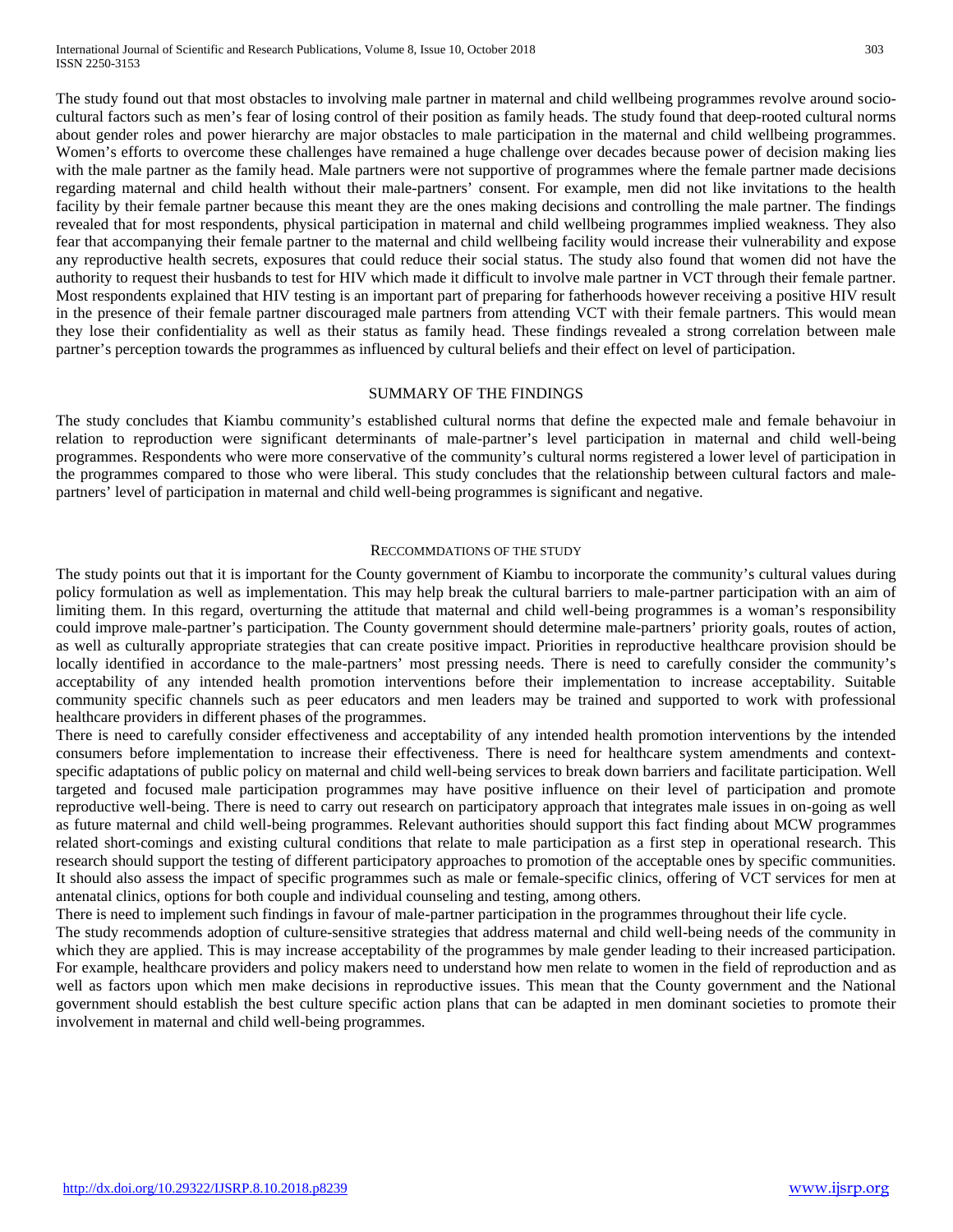#### **APPENDIX**

#### **REFERENCES**

- 1. Akarro, R., Deonisia, M. and Sichuan, F., ''An evaluation of male involvement on the programme for PMTCT of HIV and AIDS*.* A case study of Ilala Municipality in Dar es Salaam'', (*Aston Journals in Arts and Sciences*, 2011).
- 2. Alfred, C. (2016) ''.Magnitude, motivation and barriers of male partner involvement in reproductive health services in Shinyanga District, Tanzania'', *(Journal of Health, 2016*).
- 3. Arundhati, C., ''.Male involvement in family planning and reproductive health*.* Case of rural central India'', (*An introduction to Changing India Culture, Politics and Development, 2011).*
- 4. Auvinen, J., Kylma, J. and Suominen, T., ''Male involvement and prevention of Mother-to-Child Transmission of HIV in Sub-Saharan Africa'', (*An Integrative Review on Current HIV Research, 2013).*
- 5. Baggaley, R., Hensen, B., [Ajose, O.,](about:blank) [Grabbe, K.L.,](http://www.ncbi.nlm.nih.gov/pubmed?term=Grabbe%20KL%5BAuthor%5D&cauthor=true&cauthor_uid=22984309) [Wong, V.J.,](http://www.ncbi.nlm.nih.gov/pubmed?term=Wong%20VJ%5BAuthor%5D&cauthor=true&cauthor_uid=22984309) [Schilsky, A.,](http://www.ncbi.nlm.nih.gov/pubmed?term=Schilsky%20A%5BAuthor%5D&cauthor=true&cauthor_uid=22984309) [Lo, Y.R.,](http://www.ncbi.nlm.nih.gov/pubmed?term=Lo%20YR%5BAuthor%5D&cauthor=true&cauthor_uid=22984309) and Lule, F., ''The evolution of HIV testing and counseling in Africa '', (*From Caution to Urgency , 2012).*
- 6. Byamugisha, R., Tumwine, J. K., Semiyaga, N. and Tylleskär, T. (2011). ''Determinants of male involvement in the Prevention of Mother-to-Child Transmission of HIV programmes in Eastern Uganda, '', (Journal of *Reproductive Health*, 2011).
- 7. Carolyn, M.A.,Yazalde, M. ,Lara,M.E.,Ruth,B.,Daphne,C.,William,W.,Rivet,K.A.and Lazaro, G.(2016). ''Barriers to male involvement in antenatal care in rural Mozambique '', (*What Men have to do with it*, 2016).
- 8. Debra, S., May, L., and Jaya, E, ''The involvement of men in maternal healthcare. Cross-sectional, pilot case study for Maligita and Kibibi, Uganda'', (Reproductive *Health, 2014).*
- 9. Dharma, N.B. (2013). ''Involvement of males in antenatal care, birth preparedness, exclusive breast feeding and immunizations for children in Kathmandu, Nepal'', (*Pregnancy and Childbirth*, 2013).
- 10. Ditekemena, J., Matendo, R., Koole, O., Colebunders, R., Kashamuka, M., Tshefu, A., Kilese, N., Nanlele, D., Ryder, R., ''Male partner voluntary counseling and testing associated with the antenatal services in Kinshasa, Democratic Republic of Congo '' '', (*International Journal of STD and AIDS, 2011).*
- 11. Ditekemena, J., Olivier, K., Cyril, E., Richard, M., Antoinette, T., Robert, R. and Robert. D., ''Determinants of male involvement in maternal and child health services in Sub-Saharan Africa '', (*Reproductive Health*, 2012). .
- 12. Dumbaugh. M., Charlotte. T., Alexanderr. M., Guus. H., Betty. K. and Zelee. H., ''Perceptions of, attitudes towards and barriers to male involvement in newborn care in rural Ghana, West Africa '', *Pregnancy and Child Birth*, 2014).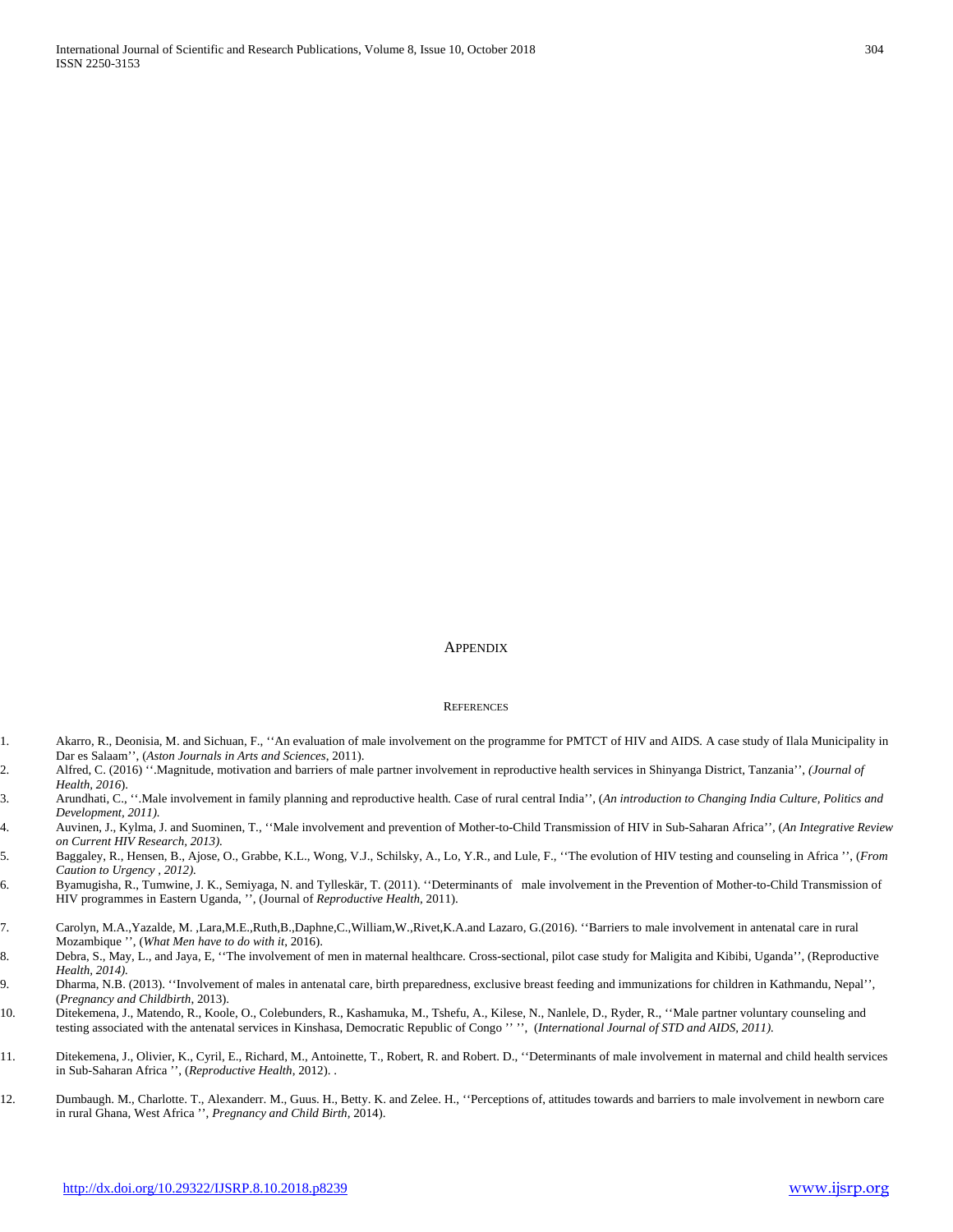- 13. Dzumbila-Namasasu, J., ''Cultural factors influencing male involvement in reproductive health during pregnancy, childbirth and the postnatal period in rural districts of Malawi. Edith Cowan University'', *(Malawi Women and HIV*, 2010).
- 14. Getu, D. K, ''*Factors related to Male Participation in Prevention of Mother to Child Transmission of HIV in Three Public Hospitals in Addis Ababa.* Ethiopia'', (Health studies research and ethics committee-University of South Africa, 2011).
- 15. [Homsy,J.](http://www.ncbi.nlm.nih.gov/pubmed?term=Homsy%20J%5BAuthor%5D&cauthor=true&cauthor_uid=16760796)[, Kalamya, J.,](http://www.ncbi.nlm.nih.gov/pubmed?term=Kalamya%20JN%5BAuthor%5D&cauthor=true&cauthor_uid=16760796) [Obonyo, J.](http://www.ncbi.nlm.nih.gov/pubmed?term=Obonyo%20J%5BAuthor%5D&cauthor=true&cauthor_uid=16760796)[, Ojwang, J.,](http://www.ncbi.nlm.nih.gov/pubmed?term=Ojwang%20J%5BAuthor%5D&cauthor=true&cauthor_uid=16760796) [Mugumya, R.,](http://www.ncbi.nlm.nih.gov/pubmed?term=Mugumya%20R%5BAuthor%5D&cauthor=true&cauthor_uid=16760796) [Opio,C.](http://www.ncbi.nlm.nih.gov/pubmed?term=Opio%20C%5BAuthor%5D&cauthor=true&cauthor_uid=16760796) an[d Mermin, J.,](http://www.ncbi.nlm.nih.gov/pubmed?term=Mermin%20J%5BAuthor%5D&cauthor=true&cauthor_uid=16760796) ''Routine intra-partum HIV counseling and testing for prevention of Mother to Child Transmission of HIV in a rural Ugandan hospital, (CDC)-Uganda'', (JAIDS *Journal of Maternal Health, 2011).*
- *16.* IRIN, ''HIV status in sub-Saharan Africa. Pediatric HIV/AIDS in sub-Saharan Africa'', ( *African Health Sciences,2010)*
- 17. Julie, D., Nia, F., Scottie, B., William, C., Carolyn, M., and Muktar, H, ''Male involvement for the Prevention of Mother to Child Transmission of HIV'', (Current *HIV and AIDS reports,* 2014).
- 18. Kabagenyi, A., Larissa, J., Alice, R., Gorette, N., James, N. and Lynn, A, ''Barriers to male involvement in contraceptive uptake and reproductive health services. A qualitative study of men and women's perceptions in two rural districts in Uganda'', (*Reproductive Health, 2014).*
- *19.* Kalembo, F.W., Zgambo, M., Mulaga, A. N., Yukai, D., Ahmed, N.I., ''Association between male partner involvement and the uptake of prevention of Mother to Child Transmission of HIV (PMTCT) interventions in Mwanza District, Malawi''.*doi:10.1371/journal.pone.006651, 2013).*
- 20. Kelvin, K., Jennifer, D., Makin, B.and Brian, W.C., ''Barriers to male partner participation in programmes to prevent Mother to Child Transmission of HIV in South Africa. AIDS Education and Prevention'', (Journals *of NCB, 2013))*.
- 21. Koo, K., Makin, J. and Forsyth, B., ''Barriers to male partner participation in programmes to prevent mother to child transmission of HIV in South Africa'', (AIDS *Education and Preventio, 2013)*.

22. Mari, D., Charlotte, T., Alexander, M., Guus, H., Betty, K. and Zelee, H., "Perceptions of attitudes towards and barriers to male involvement in newborn care in rural Ghana, West Africa'', ( A qualitative analysis. *BMC Pregnancy and Childbirth*, 2014).

- 23. Morfaw, F., Mbuagbaw, L., Lehana, Thabane, L., Clarissa,R., Anna-Paula,W.,Philip, N. and John, K., Muia, E., Olenja, J., Kimani, V., And Leonard, A. , ''Integrating men into reproductive health equation. Acceptability and feasibility in Kenya'', (The *Journal of Family Planning and Reproductive Health Care, 2013)*.
- 24. Morfaw, F., Mbuagbaw, L. and Thabane, L.,''Male involvement in prevention programmes of Mother to Child Transmission of HIV. Facilitators in Entebbe, Uganda'', (A *systematic Review to Identify Barriers, 2013b).*
- 25. Nanjala. M., ''Determinants of male partner involvement in promoting deliveries by skilled attendants in Busia, Kenya'', (Global *Journal of Health Science, 2012).*
- 26. Nkuoh, C., ''Communication barrier in the fight against HIV transmission'', (African *Journal of Reproductive Health*, 2012). 27. [Obermeyer, C.M.,](http://www.ncbi.nlm.nih.gov/pubmed?term=Obermeyer%20CM%5BAuthor%5D&cauthor=true&cauthor_uid=23343572) [Bott, S.](http://www.ncbi.nlm.nih.gov/pubmed?term=Bott%20S%5BAuthor%5D&cauthor=true&cauthor_uid=23343572)[, Bayer, R.](http://www.ncbi.nlm.nih.gov/pubmed?term=Bayer%20R%5BAuthor%5D&cauthor=true&cauthor_uid=23343572)[, Desclaux, A.a](http://www.ncbi.nlm.nih.gov/pubmed?term=Desclaux%20A%5BAuthor%5D&cauthor=true&cauthor_uid=23343572)n[d Baggaley, R.,](http://www.ncbi.nlm.nih.gov/pubmed?term=Baggaley%20R%5BAuthor%5D&cauthor=true&cauthor_uid=23343572) ''HIV testing and care in Burkina Faso, Kenya, Malawi and Uganda. Research on population and
- Health, Faculty of Health Sciences, American University of Beirut'', (Ethics *on the Ground, 2013).* 28. Rebecca, J.O., Regine, U., Umar, A., Habib, A.M., and Otonoku, K.M.,'Barriers to male involvement in uptake of prevention of mother to child transmission of HIV in sub-Saharan Africa'', (*iosrjournals.org.* 2014).
- 29. Shiyagaya, ''Level of male involvement and factors influencing involvement in the prevention of mother to child transmission of HIV*.* Faculty of Health Sciences University of Namibia. '', (European *Journal of Pharmaceutical and Medical Research.2016)*.
- 30. Shuwena, A., ''Perception *of Male Involvement in Antenatal Care Clinics in Urban-west, Zanzibar'', (U*niversity of Copenhagen (KU), Denmark, 2016).
- 31. Stephen, O., ''A research paper on male involvement strategy in maternal, newborn and child health-Turkana County''*,* (*Ministry of Health-Turkana County, 2015*). 32. UNICEF,''*Children and AIDS*. Unite for children. Unite against AIDS Fifth stocktaking report 2013.ISBN:10:978-92-806-4723-5.
- 33. USAID, Nicaragua. (2014) ''.An innovative approach to involving men in maternal and newborn Healthcare. Program experiences in the department of Matagalpa, Nicaragua'', (*Operations Research Brief, 2014)*.
- 34. WHO, ''Male involvement in the prevention of mother-to-child transmission of HIV. Department of Reproductive Health and Research '', (*Sexual and Reproductive Health, 2012).*
- 35. WHO, HIV /AIDS: ''Progress towards achieving universal access to priority health sector interventions'', (A *strategy for the WHO African Region*, 2013).
	-
- 36. WHO, "Male-involvement in the prevention of Mother to Child Transmission of HIV. Sexual and Reproductive Health'', (Reproductive *Health and Research, 2016).*<br>37. WHO, UNFPA and PROMUNDO, "Engaging men and boys in repr 37. WHO, UNFPA and PROMUNDO, ''Engaging men and boys in reproductive, maternal, Newborn and Child Health'', (The *Partnership for Maternal and Child Health. Geneva, 2013).*

#### ACKNOWLEDGMENT

This academic journey has been made possible due to the support and blessings from the Almighty God by providing among others the necessary resources. I wish to express my sincere gratitude to Kenyatta University, Kenya , for granting me an opportunity to undertake my doctoral studies. To my supervisors Professor Leonard Kisovi and Dr. Samuel Otor both from Kenyatta University for their immeasurable guidance, support, encouragement and time that enabled me to undertake research and write this thesis, I say thank you. My sincere appreciation also goes to my friends and relatives for the assistance they extended to me in one way or the other during the study. Last but not least, I wish to thank my family for their patience and words of encouragement during this study. May the Almighty God bless you all.

#### **AUTHORS**

**First Author** – Dr. Kagendo Jane Francis (Ph.D), Kenyatta University -janendeke@ymail.com. **Second Author** Prof. Leonard Musyoki Kisovi, (Ph.D), Kenyatta University- [kisovimusyoka@gmail.com.](mailto:kisovimusyoka@gmail.com) **Third Author** –Dr. Samuel [Chuuk Otor, \(Ph.D\) Kenyatta University -cjotor@yahoo.com.](mailto:Chuuk%20Otor,%20(Ph.D)%20Kenyatta%20University%20%20-cjotor@yahoo.com)

**Correspondence Author** – Dr. Kagendo Jane Francis (Ph.D), Kenyatta University [–kagendo.jane@ku.ac.ke,](mailto:–kagendo.jane@ku.ac.ke) +254721576267